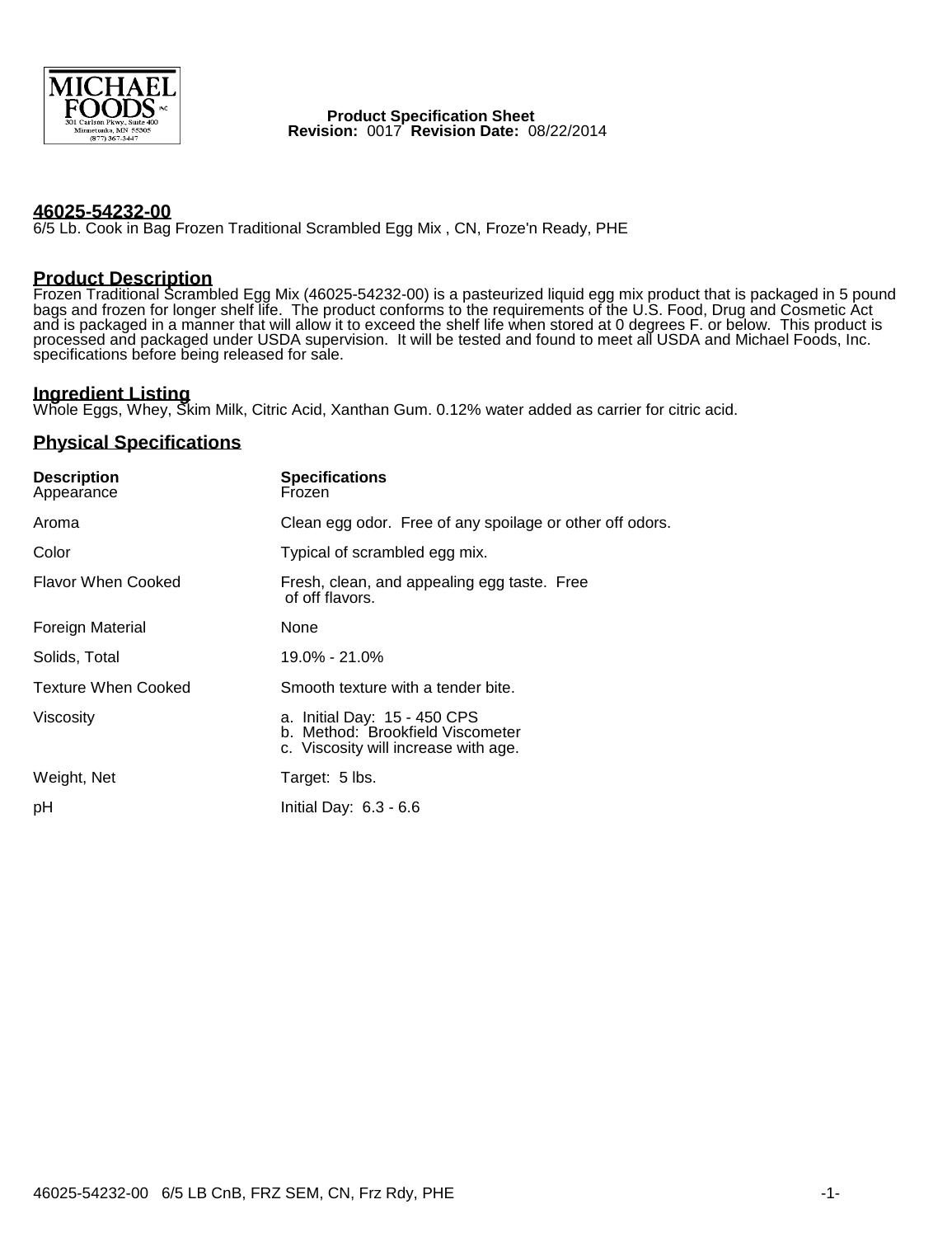# **Microbiological Specifications**

| <b>Description</b><br>Salmonella | <b>Specifications</b><br>Negative/100g |
|----------------------------------|----------------------------------------|
| <b>SPC</b>                       | $<$ 10,000 cfu/g                       |
| E. coli                          | $<$ 10 cfu/g                           |
| Coliforms                        | $<$ 10 cfu/g                           |
| Coagulase (+) Staph              | $<$ 10 cfu/g                           |

#### **Packaging Requirements General Information**

**Plant Specific**

| ochciai inioniauoni                        |                            |
|--------------------------------------------|----------------------------|
| Description                                | <b>Specifications</b>      |
| Case Dimension                             | 19.625" x 13.000" x 5.000" |
| Product Count per Case                     |                            |
| Case/Cubic Feet                            | 0.740                      |
| Cases/Pallet                               | 70                         |
| Cases/Layer                                |                            |
| Gross Product Case Weight/Lbs (w/o pallet) | 31.194                     |
| Net Product Weight/Lbs                     | 30                         |
| Gross Product Case Weight/Lbs (w/pallet)   | 31.980                     |
|                                            |                            |

| <b>Description</b>            | Value               | <b>Description</b>                   | Value               |
|-------------------------------|---------------------|--------------------------------------|---------------------|
| <b>MGW - Wakefield</b>        |                     | <b>PHE - Jersey Pride</b>            |                     |
| Tape, Machine, Clear, 2"      | 600003              | Divider, 12"x19" Cryovac             | 600393              |
| Divider, 12"x19" Cryovac      | 600393              | box dimension                        | 18.875x12.375x0.750 |
| box dimension                 | 18.875x12.375x0.750 | Film, Clear 420mm 4.5 mil            | 600429              |
| Box, #42 6/5# Bag, CNB        | 600398              | Box, 010, 6/5lb, CNB, Regular        | 602279              |
| box dimension                 | 19.625x13.000x5.000 | box dimension                        | 19.625x13.000x5.000 |
| Film, Clear, 840mm x 3700 ft. | 613346              | Label, 10x4 FrozeNReady, Pre-printed | 610273              |
|                               |                     | Tape, 311-48mm x 914m 1000 yards     | 616213              |
|                               |                     | Chip Board 40 x 48 18 PT.            | 604353              |

box dimension 0.000x0.000x0.000

See Pallet Layout Report for pallet configuration.